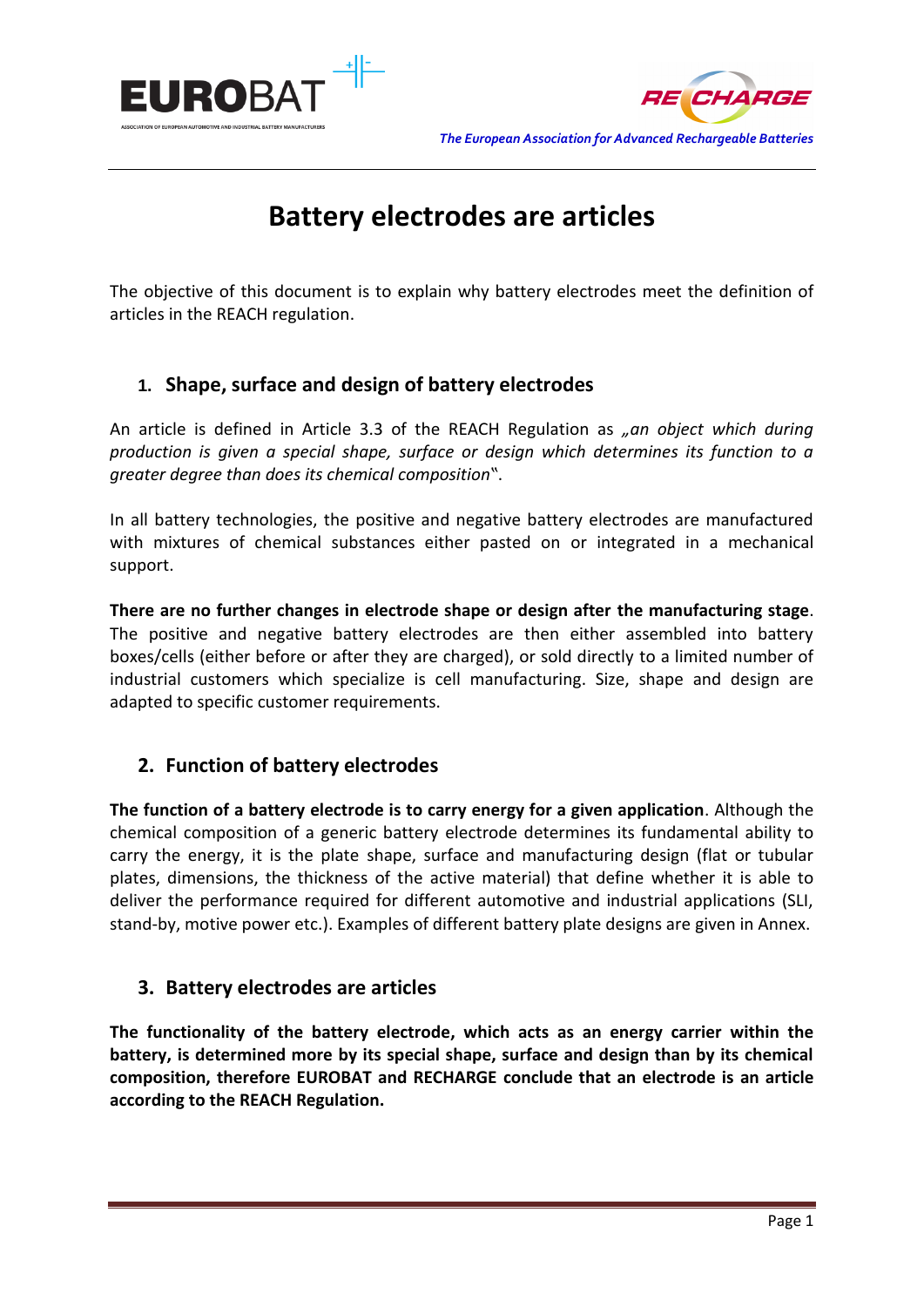



## **Annex: Different designs of Battery Electrodes**

The below diagrams demonstrate the different shapes and designs used for battery electrodes according to the required application.

#### **A/. Flat Plates (Positive and Negative)**



Lead-acid flat plates

#### **B/. Tubular Plates**



Lead-acid tubular plates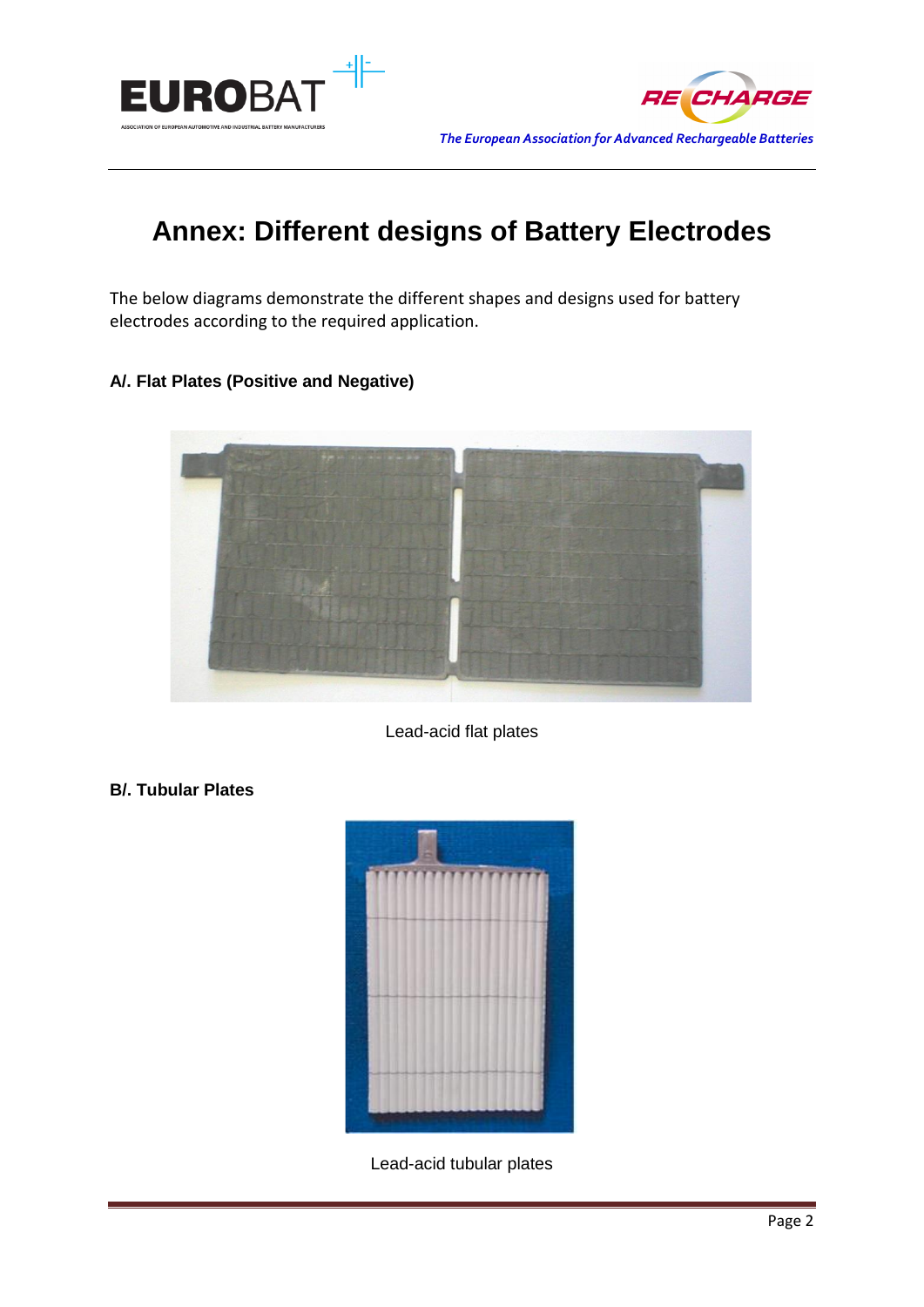



*The European Association for Advanced Rechargeable Batteries*

#### **C/. Pocket Plate Electrodes**



Pocket plate electrode for Ni-Cd batteries

#### **D/. Plastic Bonded Electrodes**



PBE electrode for Ni-Cd batteries

#### **E/. Sintered Electrodes**



Sintered Electrode for Ni-Cd batteries